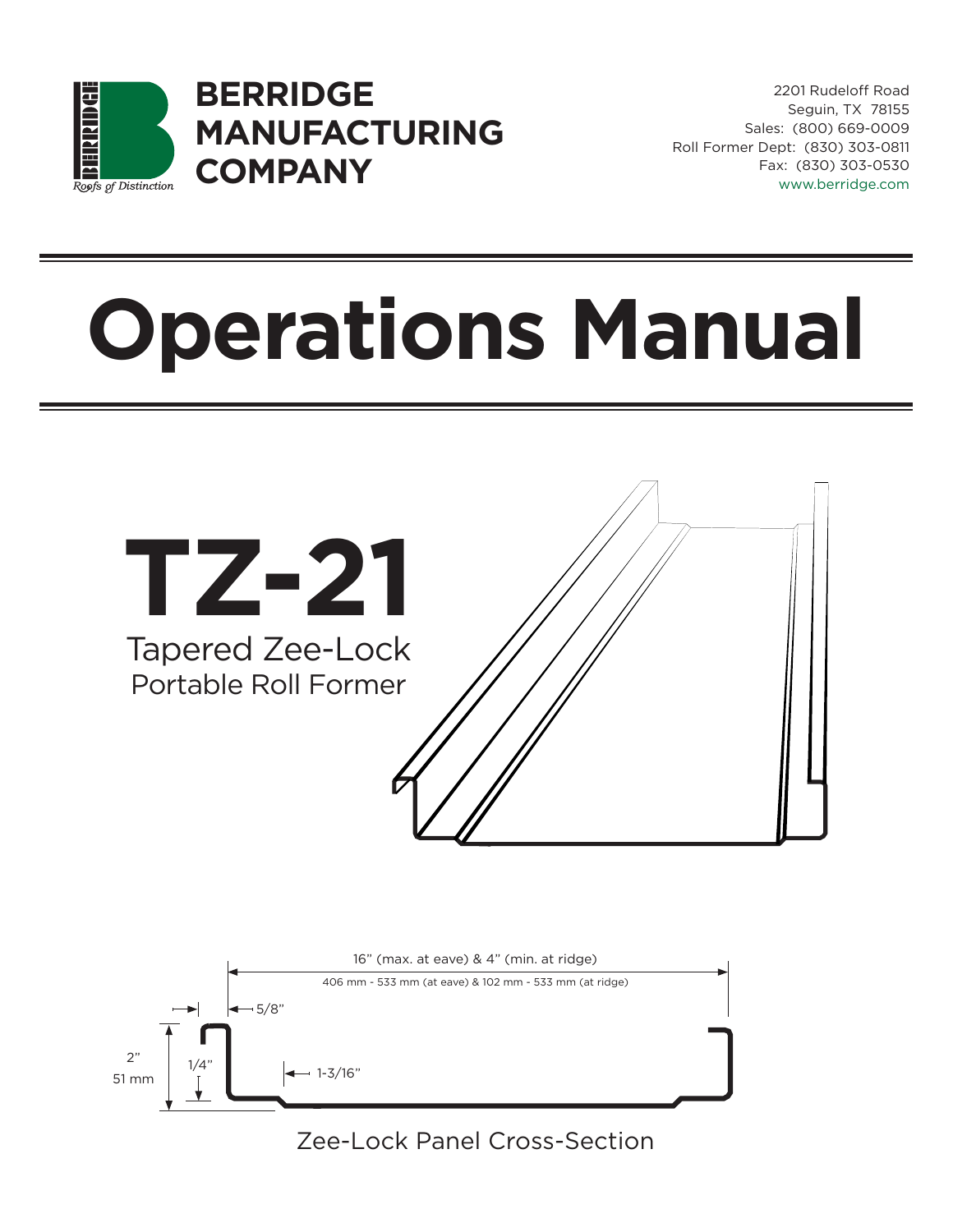# **Overview**

The Berridge TZ-21 Portable Roll Former produces tapered Berridge Zee-Lock panels in a twostage operation. The female leg is run first from a coil loaded onto the uncoiler on the roll Former table. After the panel with the female leg is formed



to the desired length, the strip edge opposite the formed leg is cut to the desired taper. The strip is then fed through the male leg machine to complete the panel. See the "Operating Instructions" section for more details.

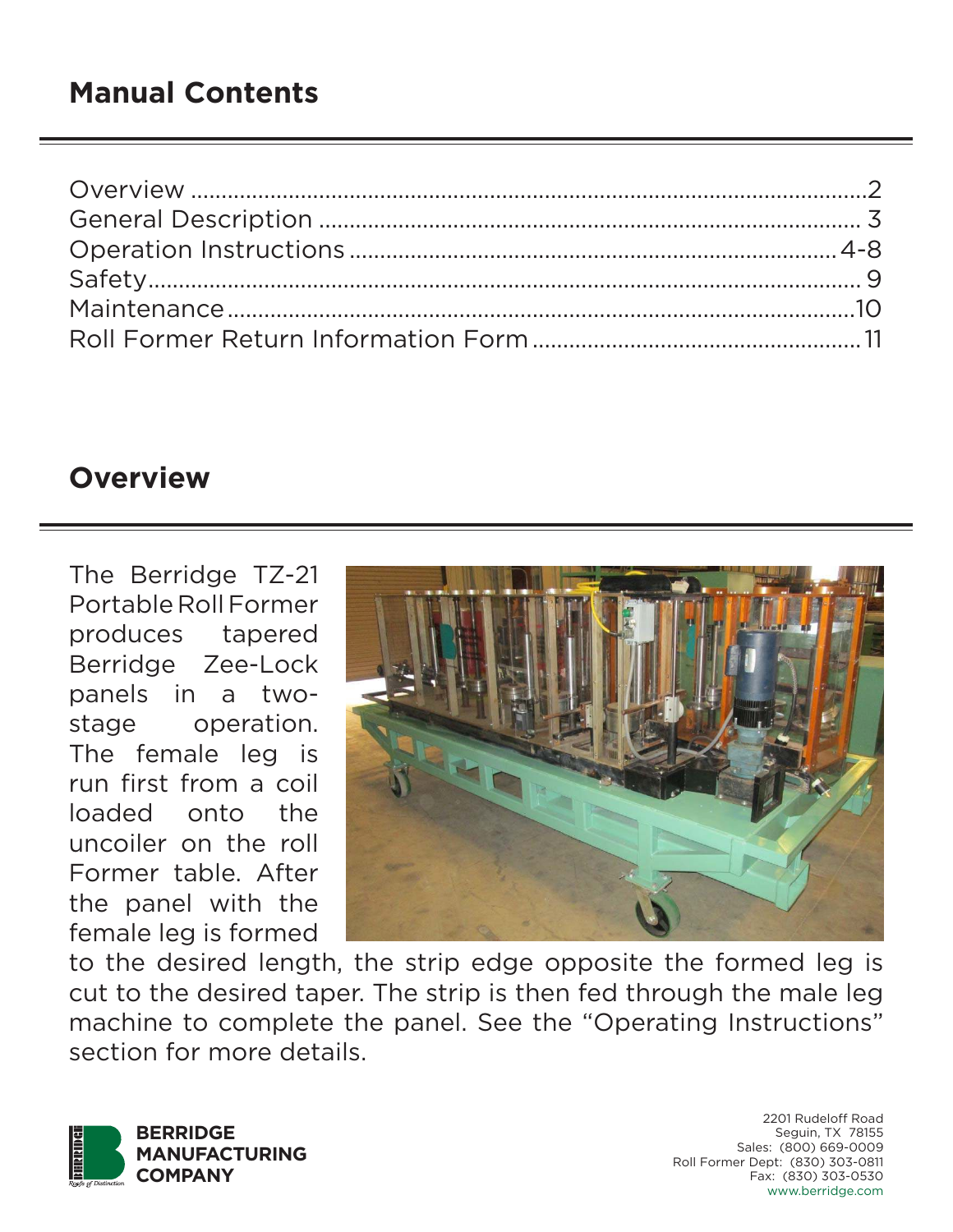# **Roll Former Dimensions & Weight**

# **Coil Usage**

#### **Electrical Power Requirements**

The Berridge Model TZ-21 Portable Roll Former requires standard U.S. electrical current of 220 volt single phase power with a 20 amp capacity. A 4 wire service, including a neutral and a ground, must be used to ensure proper grounding of the equipment.

Electrical Receptacle ............................................................NEMA L1420 R

#### **Cord Size**

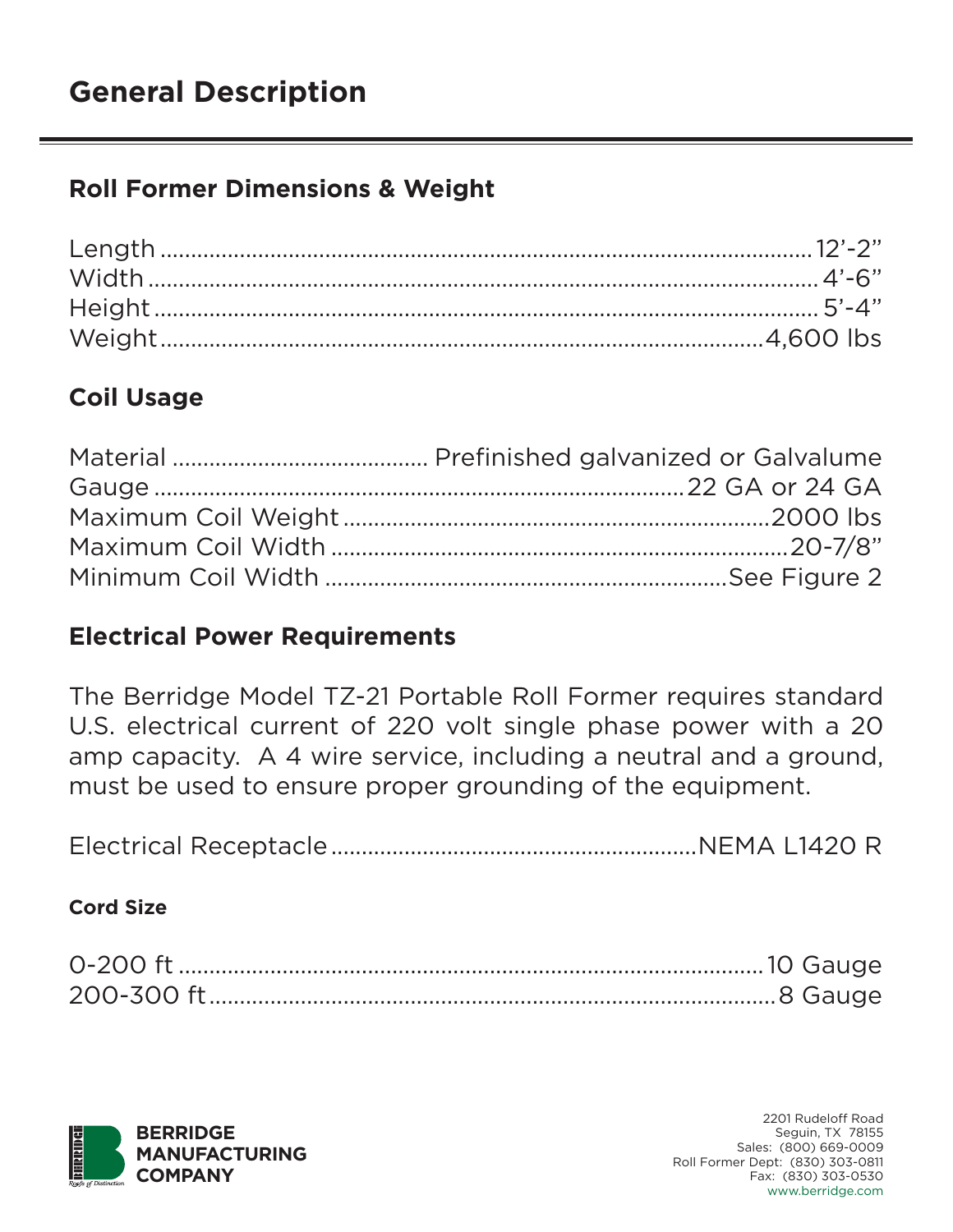#### **Two-Stage Forming Process**

Forming panels with the Berridge TZ-21 is a two-stage operation. There are two roll formers mounted on the table for producing tapered panels. One roll former forms the female leg on the coil strip (stage 1); the other roll former forms the male leg on the coil strip (stage 2).

Panels must be produced using the following sequence of operations:

- 1. Load a 20-7/8" wide coil on the uncoiler using the same procedure as other Berridge Roll formers and thread the coil into the female leg roll former.
- 2. Run panels with the female leg to the desired length.
- 3. Layout the taper along the unformed strip edge; cut the taper and square up both ends.
- 4. Run the tapered strips through the male leg roll former, completing the tapered panels for your project.

**NOTE:** Do not attempt to run both roll formers at the same time. This will cause the electrical service to overload and trip the circuit breaker.

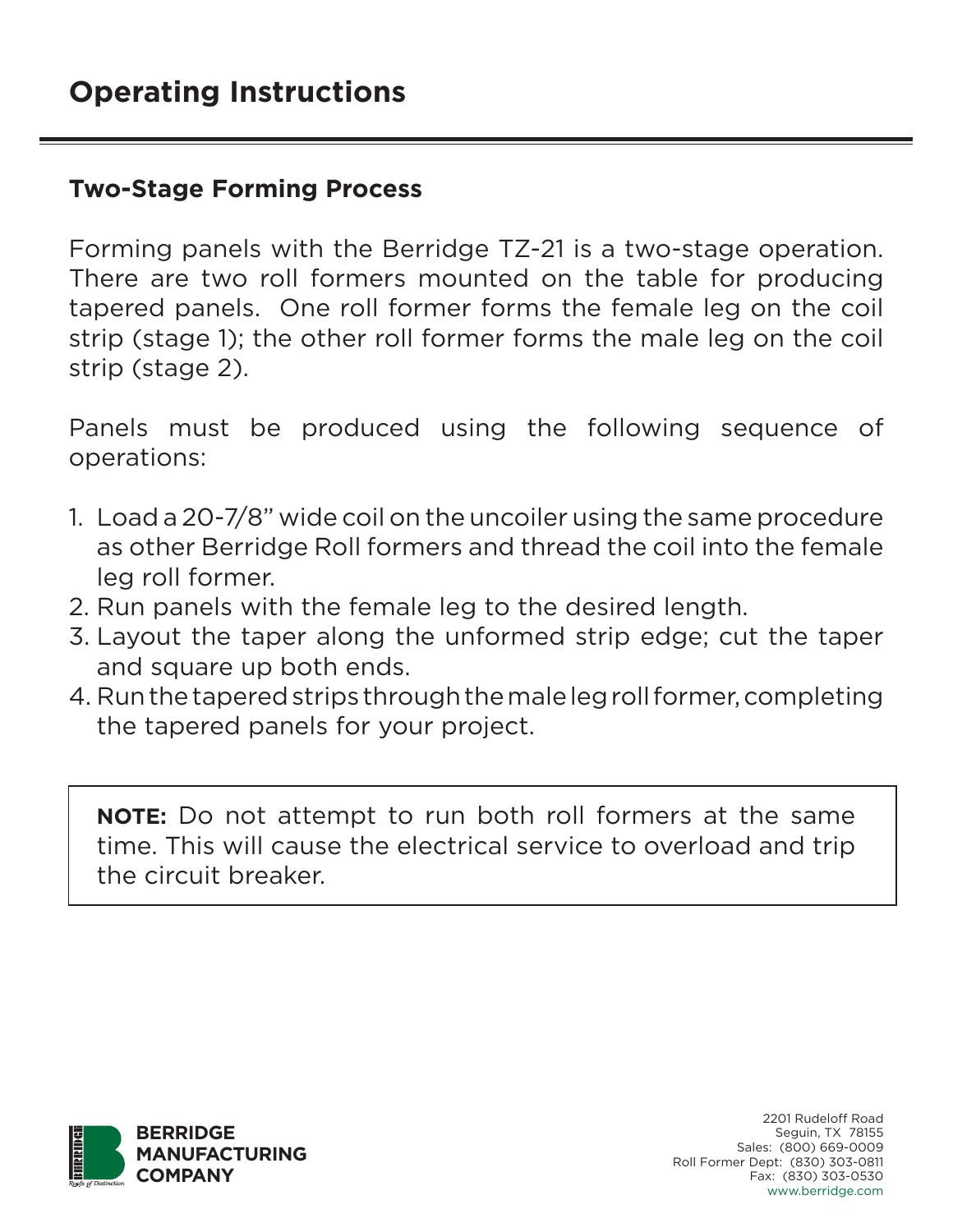#### **FIGURE 1:**

Running the female leg from a 20-7/8" wide coil.



# **FIGURE 2:**

Cut the taper along the unformed edge. Do not cut it narrower than 4-3/8" from the panel shoulder to prevent jamming in the male leg roll former.



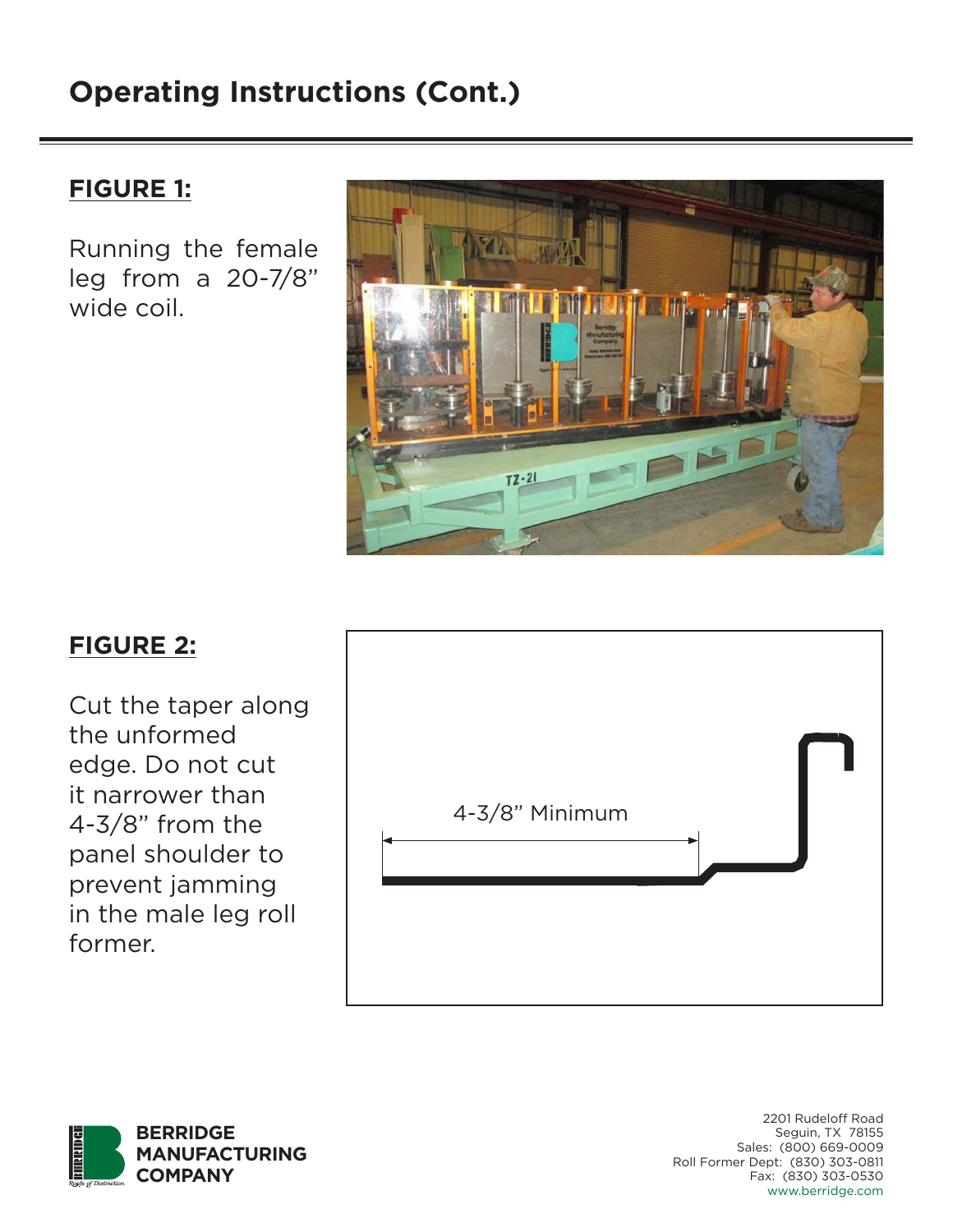#### **FIGURE 3:**

Panel inserted into 1st and 2nd feed-in guide. First sliding hold-down roller resting on top edge of panel to hold panel in place while forming.



# **FIGURE 4:**

Close-up of first sliding hold-down roller resting on top edge of panel.



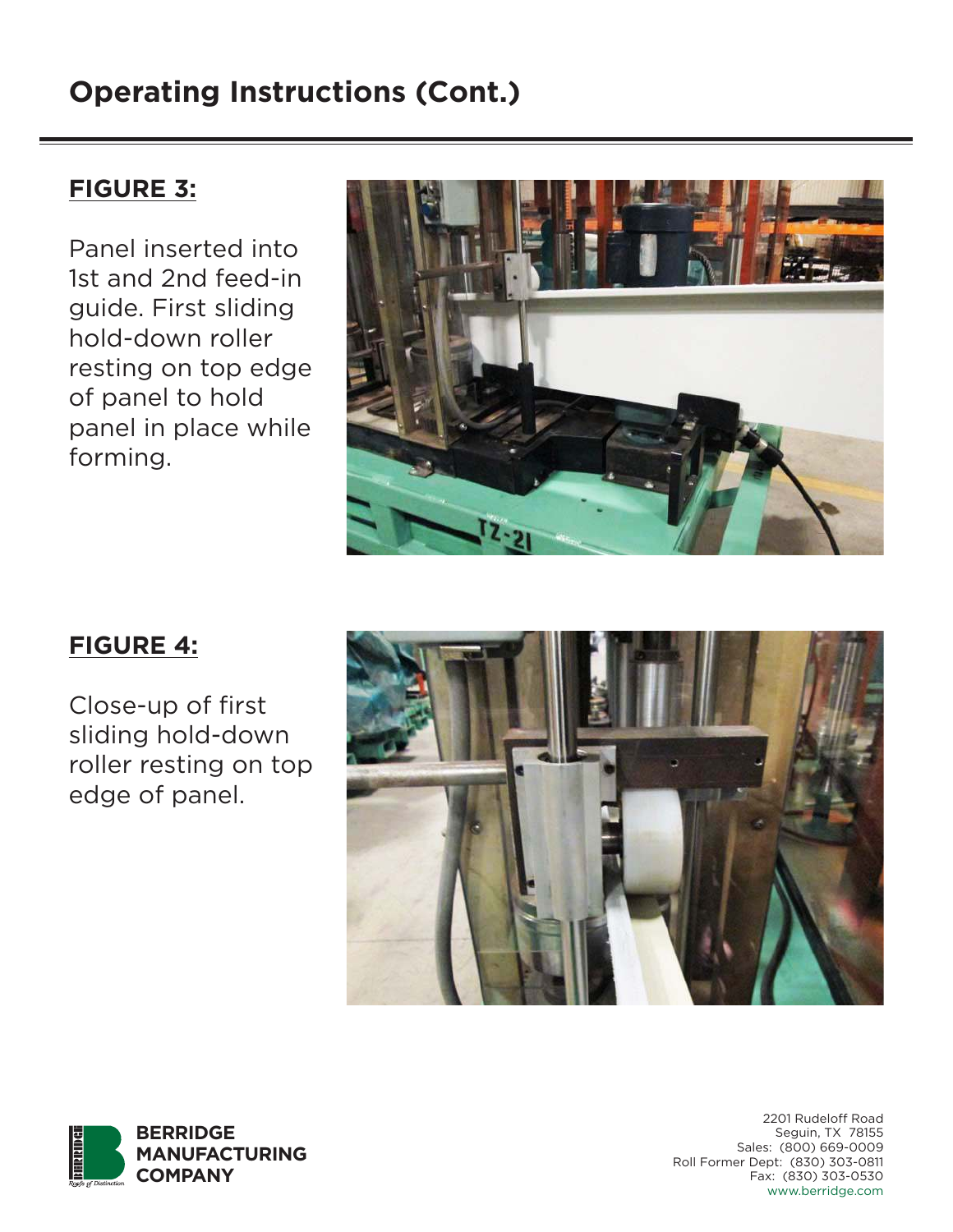#### **FIGURE 5:**

Panel fed into 2nd sliding hold-down roller. Make sure 2nd hold-down roller is raised above panel, feed panel forward until leading edge is slightly past 2nd hold-down roller, then lower roller to rest on panel edge as shown in Fig. 4.



#### **FIGURE 6:**

Panel passing through machine with sliding hold down rollers rising as panel passes through roll former. Allow rollers to simply fall back down after panel passes through.



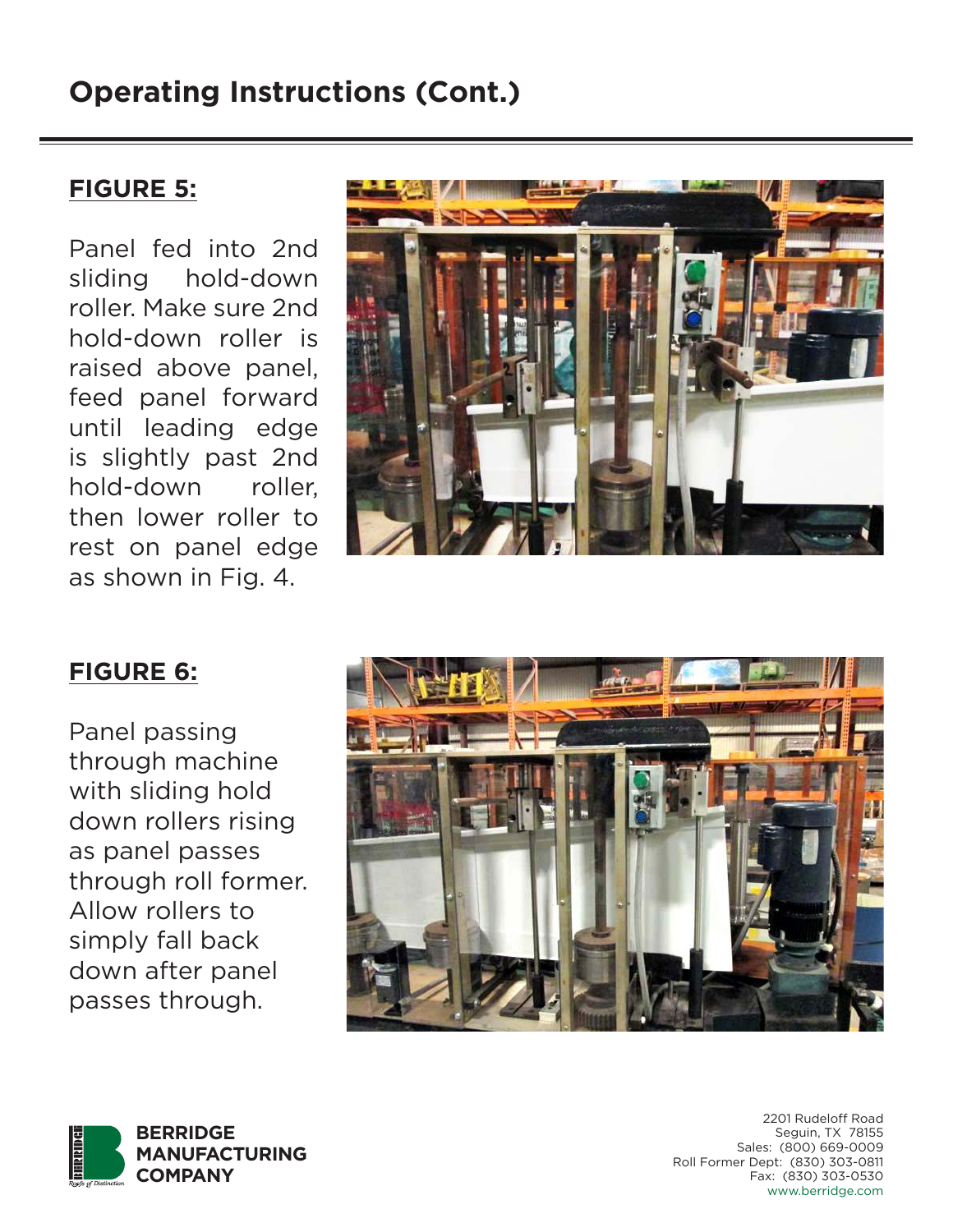

### **How to Load Coils:**

- 1. Lock all four casters.
- 2. Rotate the eccentric tubes (B-2) on the uncoiler by loosening the nuts on top of tubes (B-1). Then rotate tubes inward to accept the coil.
- 3. Load the coil with the painted side facing toward operator side of roll former, with leading edge toward the machine.
- 4. Unlock arm of the coil lifter apparatus (C-1), fold legs inward (C-2) and place inside the coil (C-3). The coil lifter legs should now be locked in place and the coil should be fully seated on the pads of the coil lifter legs.
- 5. Using a forklift or other suitable hoist with a minimum load capacity of 2000 lbs, pick up the coil by means of a chain (sized to accommodate load) attached to the top of the coil lifter. Keep to one side of coil and avoid standing underneath coil during the loading operation. Next, lower the coil onto the uncoiler, and keep it centered on the uncoiler with the leading end positioned clockwise, ready to feed into the machine.

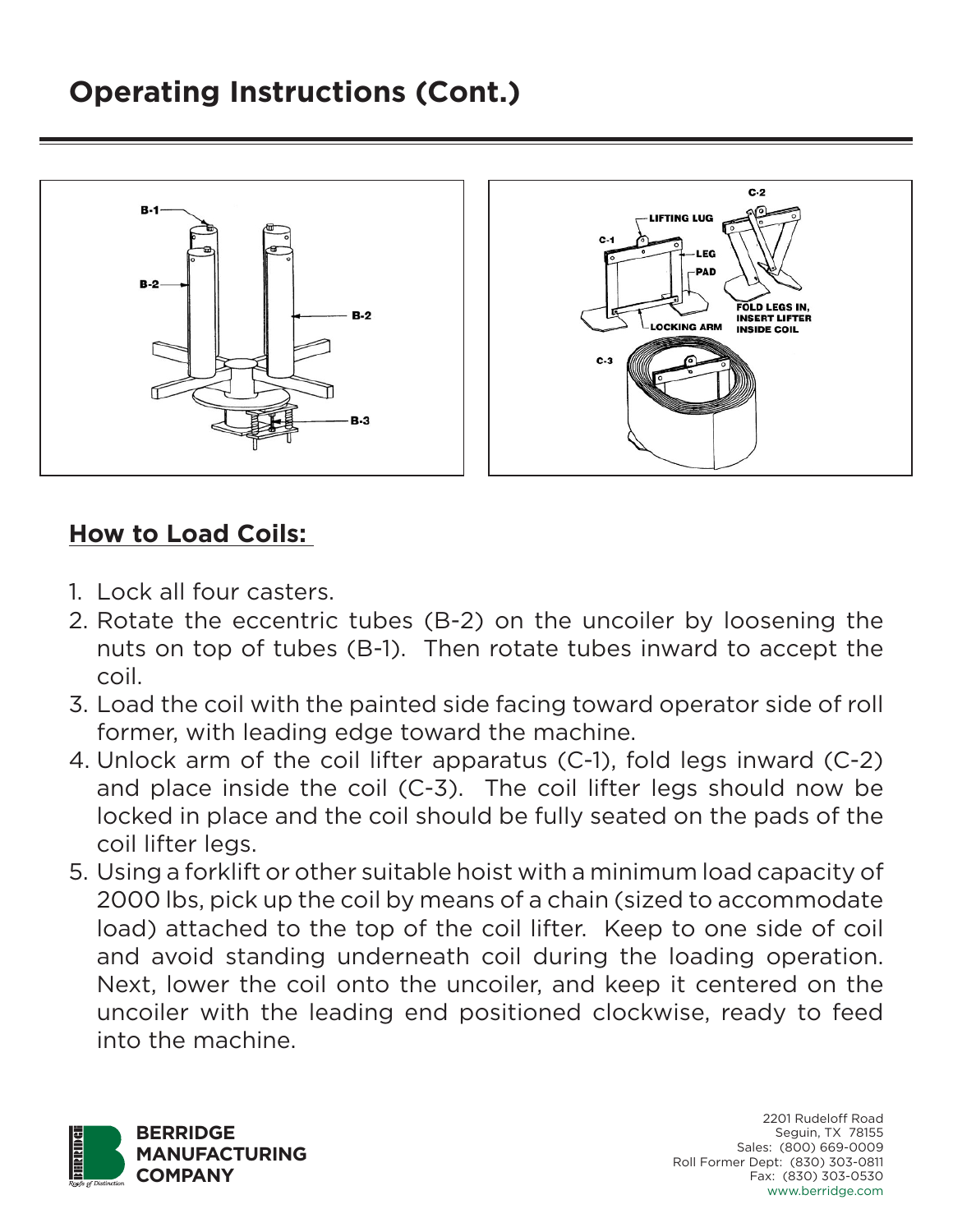#### **Minimum Safety Practices:**

It is important to abide by normal safety rules when operating Berridge portable roll formers. While Berridge recommends the following minimum safety practices, the company accepts no responsibility for personal injury or property damage incurred while operating the machine.

- 1. Make sure electrical outlet is grounded.
- 2. Do not operate machine in rain or standing water.
- 3. Make sure electrical cord is free of cuts and/or exposed wire.
- 4. Keep hands and clothing out of the rolls and the shear blade.
- 5. Keep wheels locked on the machine except when necessary to physically move it.
- 6. Do not stand under coil when loading or unloading machine.
- 7. Do not operate machine with Plexiglas panels removed.

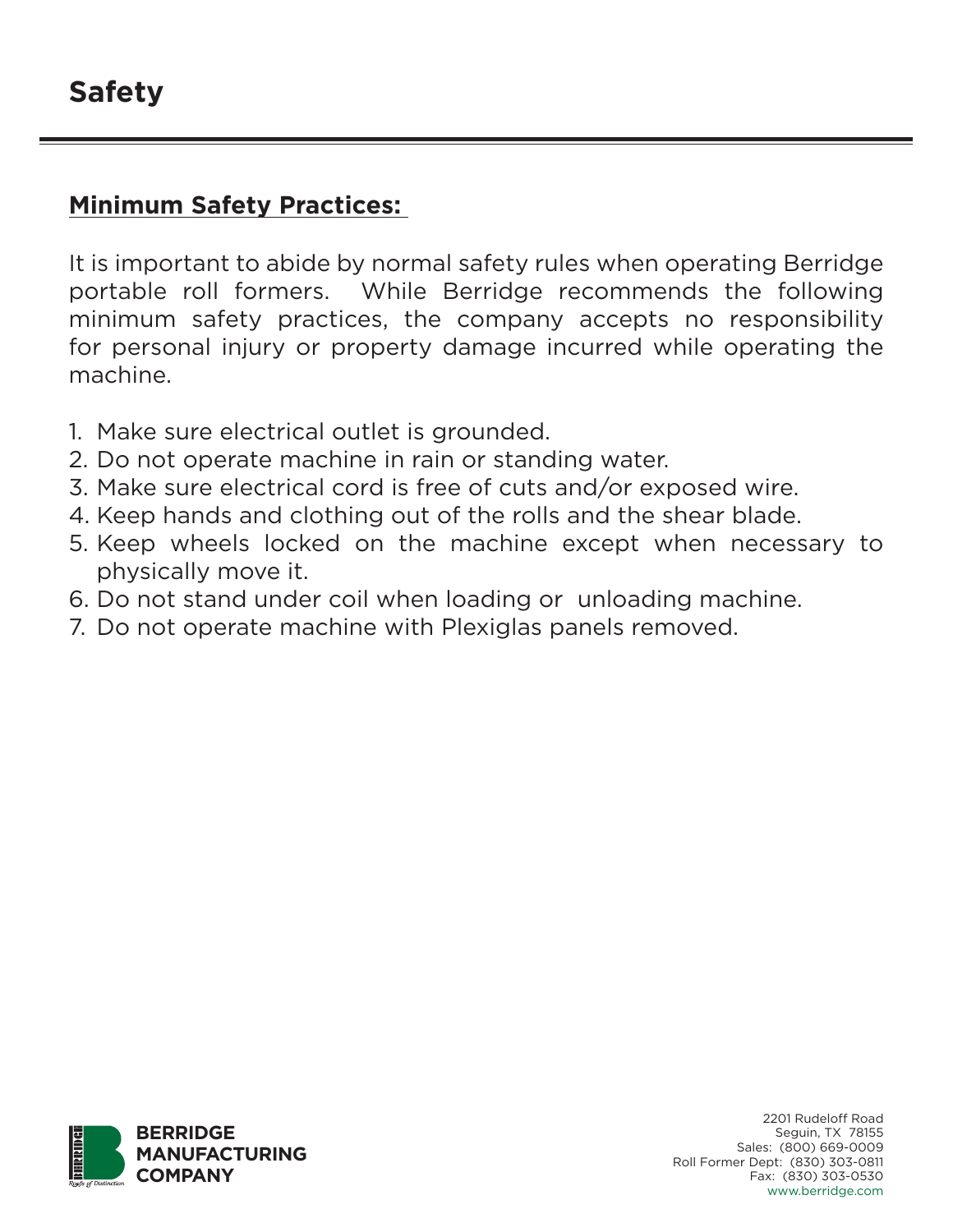Berridge roll formers require minimum maintenance. To insure the highest quality product and maximum machine life, the following routine preventive maintenance is required. Keep the machine DRY, CLEAN, AND DIRT-FREE. This is a precision piece of equipment. Keep a Maintenance Log.

- 1. Remove lexan (plexiglass) panels from both sides. Clean the stainless steel rolls with mineral spirits. Do not spray lubricant on the lexan panels.
- 2. Clean the lexan side panels with glass cleaner (Windex or equivalent) and the aluminum frame with liquid household cleaner. This will remove lubricant and dirt from the frame.
- 3. The uncoiler and casters may be lubricated with a good grease. Lubricate the upper and lower bearing on the uncoiler. Do not apply grease to the drive gears on No. 1 station as any dirt, paper, etc. on the coil will collect on the grease.
- 4. The drive chain may be lubricated with any good quality spray-on chain lubricant.
- 5. Main drive gear box:

Grove Right Angle: Uses a 90 weight gear oil Eurodrive Vertical Inline: Uses SPO-244 by Lubriplate or equal Rexnord Vertical or Dodge Quantis Vertical: Does not require lubricant

- 6. The table can be cleaned with any liquid household cleaner. Touchup as needed with Glidden "Bolt Green" paint.
- 7. Check tightness of all mounting bolts and screws regularly, especially after each time the machine has been in transit.